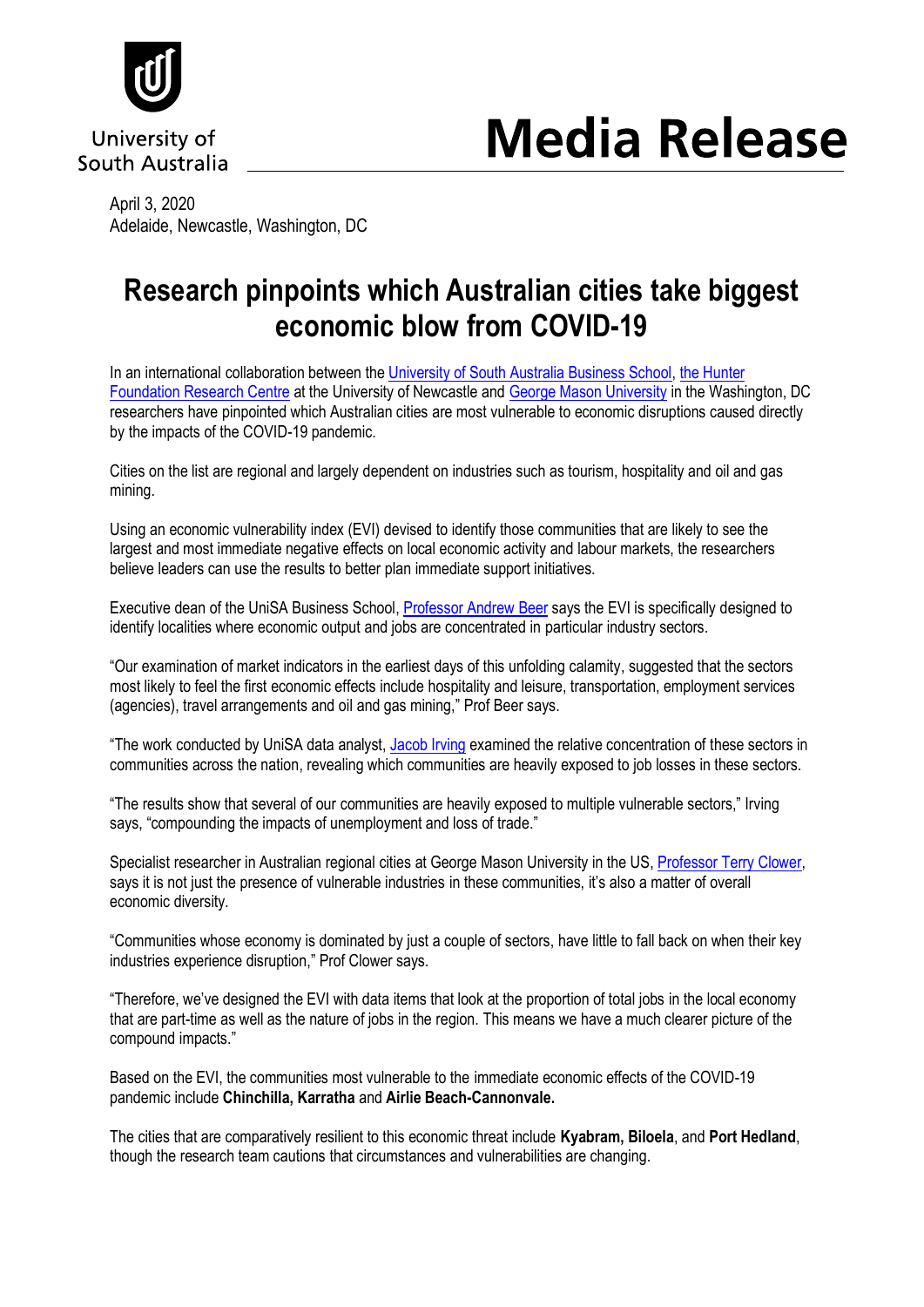| <b>Most Vulnerable Cities</b>      | <b>Most Resilient Cities</b> |
|------------------------------------|------------------------------|
| <b>Chinchilla</b>                  | Kyabram                      |
| Karratha                           | <b>Biloela</b>               |
| <b>Airlie Beach - Cannonvale</b>   | <b>Port Hedland</b>          |
| <b>Sale</b>                        | <b>Naracoorte</b>            |
| Roma                               | Leeton                       |
| <b>Gladstone</b>                   | <b>Griffith</b>              |
| <b>Byron Bay</b>                   | <b>Forbes</b>                |
| <b>Lakes Entrance</b>              | <b>Mount Isa</b>             |
| <b>Tannum Sands - Boyne Island</b> | <b>Emerald</b>               |
| <b>Cairns</b>                      | <b>Gatton</b>                |

"The EVI is not a measure of absolute vulnerability," Prof Beer says.

"We need to be clear; this pandemic will affect every city and town in Australia and those impacts may change over the period of this crisis.

"Keeping up with economic impacts under rapidly changing conditions is particularly challenging, and many of these places have also felt the impact of Australia's summer of bushfires.

"But there are ways places that are at risk can respond to these challenging times, Mayors, state governments and business leaders should be looking at ways to develop new markets and new industries, closely related to their existing strengths ,as part of a more diversified, but still globally competitive, industry base.

"For places like Roma, this might be in logistics, while Chinchilla could further develop its strength in agriculture. "Lakes Entrance and Cairns need to plan now how they can hit the ground running when first local, and then international tourism starts to open up.

"One of our many challenges in developing an index to assess economic vulnerability to COVID-19 that is useful for policymakers and planners, is the speed at which the economic ground is shifting under our feet.

"Therefore, today's release of the EVI is really version 1.0 and our team is already working on assessing how the index will need to be adapted as the economic effects of the pandemic continue to spread across the economy."

To find the full list of cities and towns included in our analysis, please visit us at one of the following websites:

<https://www.gpaled.com/case-studies>

#### [www.cra.gmu.edu](http://www.cra.gmu.edu/)

#### *UniSA contact for interviews: Professor Andrew Beer: + 61 409 696 485; Andrew.Beer@unisa.edu.au*

**George Mason University Center for Regional Analysis:** Under the direction of Professor Terry Clower, CRA provides research and analytical services to local governments, businesses and other stakeholders focusing on economic, demographic, transportation, housing and fiscal trends and for stephenrmatchett@gmail.com. ecasts.

*Media contact: Michèle Nardelli phone: +61 418 823 673 or +61 8 8302 0966 email: michele.nardelli@unisa.edu.au*

### *Follow us on Twitter @universitySA*